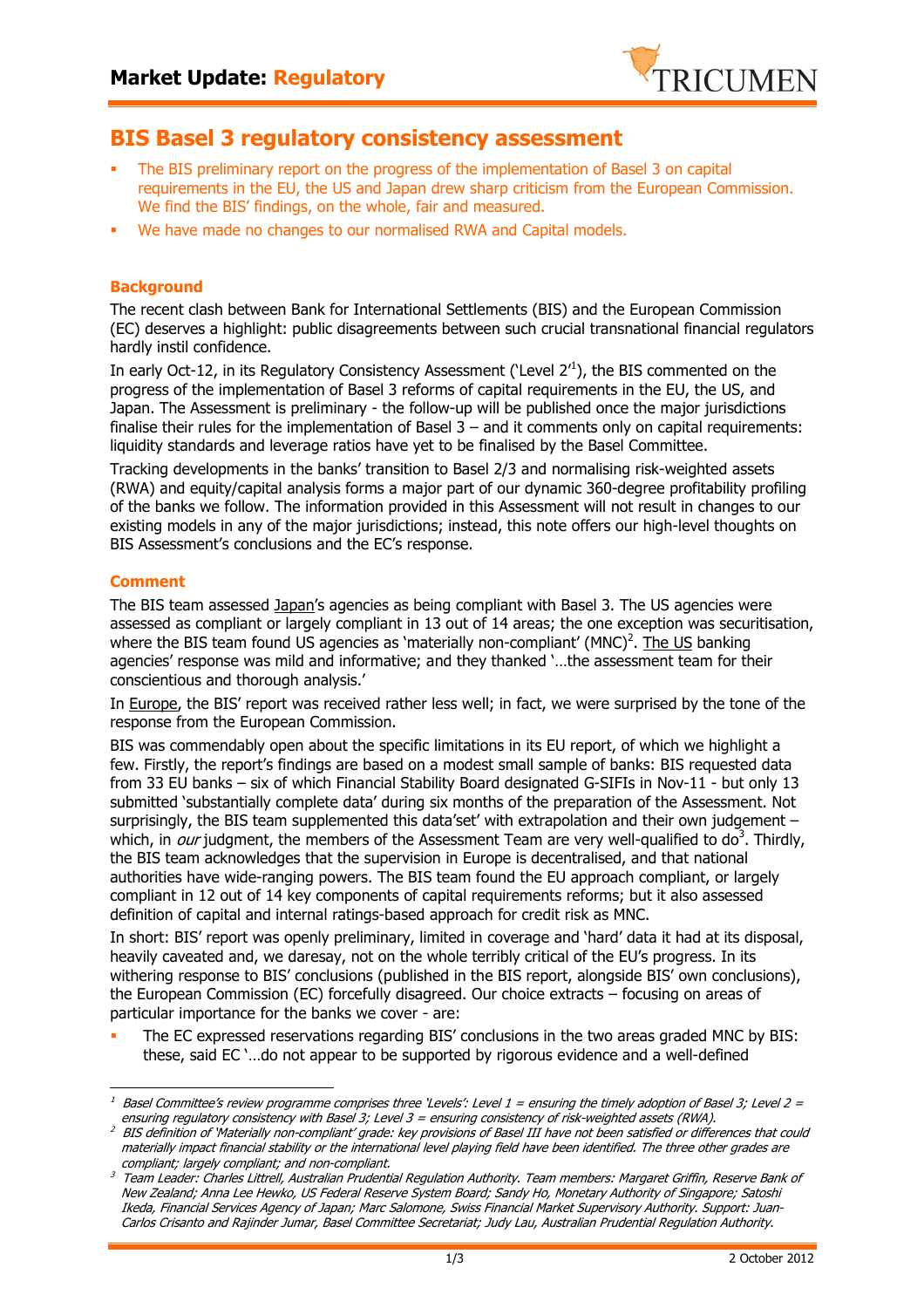$\overline{a}$ 



assessment methodology.' This kind of criticism is seldom levelled at the venerable BIS; curiously, though, the EC apparently had no issue with BIS' methodology in the 12 areas graded compliant, or largely so.

- BIS found that 10 of the 13 'internationally active banks' reported CET1 ratio up to 0.5% above what would be the case if Basel rules were fully applied; and the remaining three exceeded Basel calculations by 1%+. The EC points out that the final legislation will apply to 8,000+ 'banks' (the term here including credit institutions and investment firms), and that some flexibility will be needed for 'non-internationally active banks'. If those include small and often troubled national players (Spain's cajas spring to mind, but also other GIIP banks, soon to be joined by their peers in Slovenia) flexibility, and more, will indeed be required. More to the point, though, we doubt BIS would object to a cautious approach.
- BIS expressed concern about the risk-weighting of sovereign paper held by banks. Exemptions, as defined by Basel, are meant to be applied only in special circumstances, rather than broadly; the EU, however, provided a wide ranging exemption. The BIS team concluded that the notional amount of exempted exposures at 16 banks for which data was available average 5.5%, and c.20% at one bank. The BIS team considered this material and so do we - indeed, considering the EU banks' lively LTRO/similar-fuelled investment into European sovereign paper in recent times, we are surprised the average exposure is not considerably higher than 5.5%. At any rate, few (certainly not us) would disagree with BIS' concern; but we do acknowledge the EC's politically difficult position.
- The EC further takes issue with BIS' implied assumption that the capital adequacy supervision will be, over time, watered down by various European authorities, and stresses '…the existing safeguards of disclosure and discipline though the European Banking Authority (EBA)<sup>4</sup>'. In our view, as long as EU banking supervision depends on national oversight, informal agreements can reasonably be expected, especially in the times of crisis. We also do not quite understand the value of the reference to EBA: to our knowledge, EBA is highly dependent on the cooperation of other European and national regulators and besides, its operational and institutional independence is questionable.
- The Basel framework excludes from Core Equity Tier 1 (CET1) unrealised gains/losses resulting from changes in fair value liabilities that are due to changes in a bank's own credit standing. The EU's proposed Capital Requirements Regulation (CRR), however, allow '…an offset for changes in fair value of hedges or other financial instruments also due to changes in the bank's own credit standing.' We agree with BIS (and the vast majority of market observers): fair value accounting for changes to a bank's own spreads (commonly, albeit often unclearly, referred to as CVA/DVA), which in past years frequently exceeded a bank's true profit, should not be included in the calculation of capital.

<sup>4</sup> As it happens, EBA released a report barely a day after BIS' Assessment, and its findings were less than flattering. In Dec-11, EBA requested European banks raise EUR115bn/\$160bn in new capital; EBA's goal is CET1 of 9%, and additional 'sovereign buffer', not hugely dissimilar from BIS' concerns. By end-June-12 deadline, European banks raised their capital reserves by EUR94bn/\$122bn – a 1/3 of what they would have needed to be in full compliance with new Basel rules at end-2011.